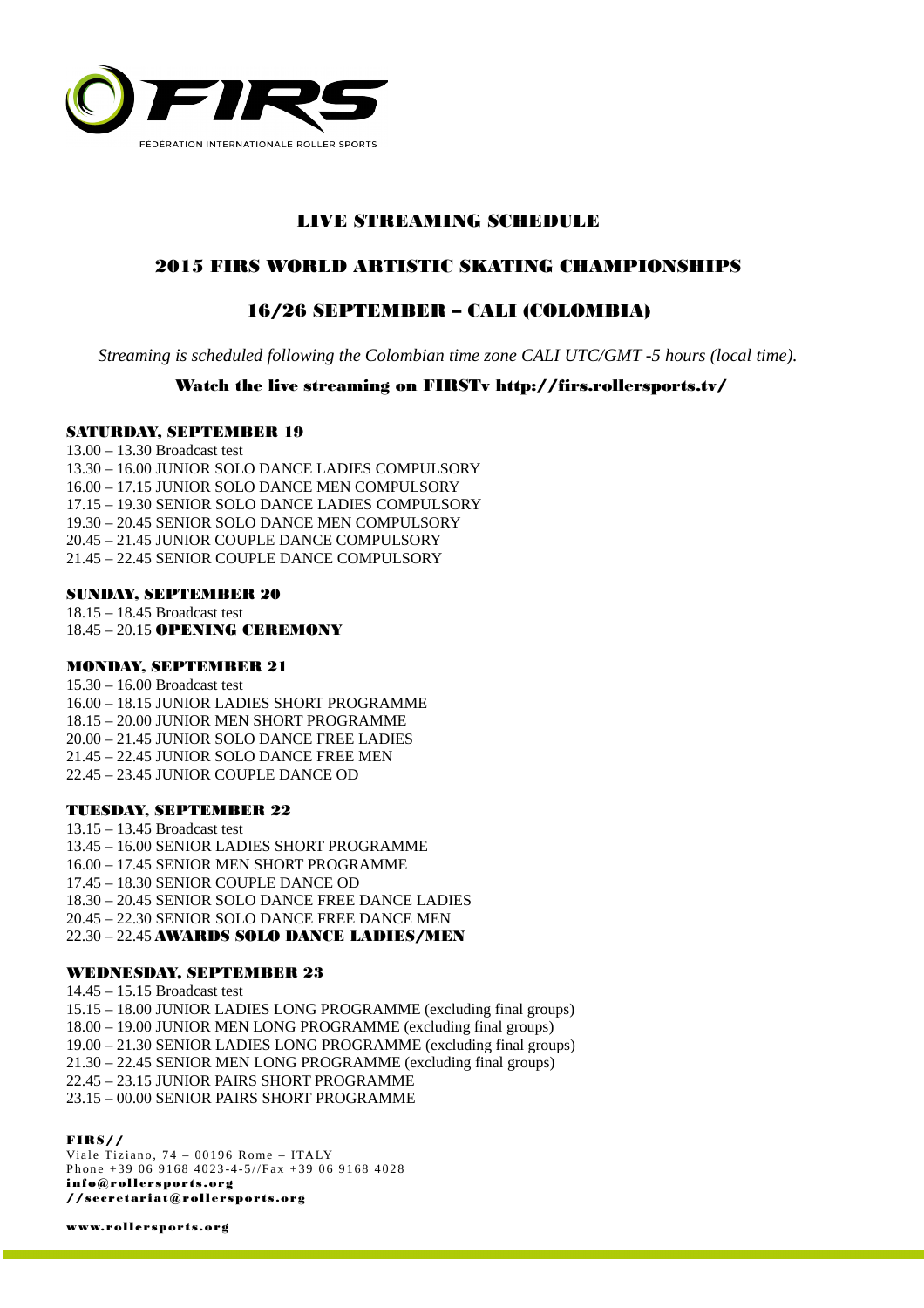#### THURSDAY, SEPTEMBER 24

16.00 – 16.30 Broadcast test 16.30 – 17.30 JUNIOR LADIES LONG PROGRAMME final groups 17.30 – 18.30 JUNIOR MEN LONG PROGRAMME final groups 19.45 – 20.00 JUNIOR PAIRS LONG PROGRAMME 20.00 – 21.00 SENIOR PAIRS LONG PROGRAMME 21.30 – 22.45 PRECISION 22.45 AWARDS JUNIOR LADIES/MEN/DANCE/PRECISION